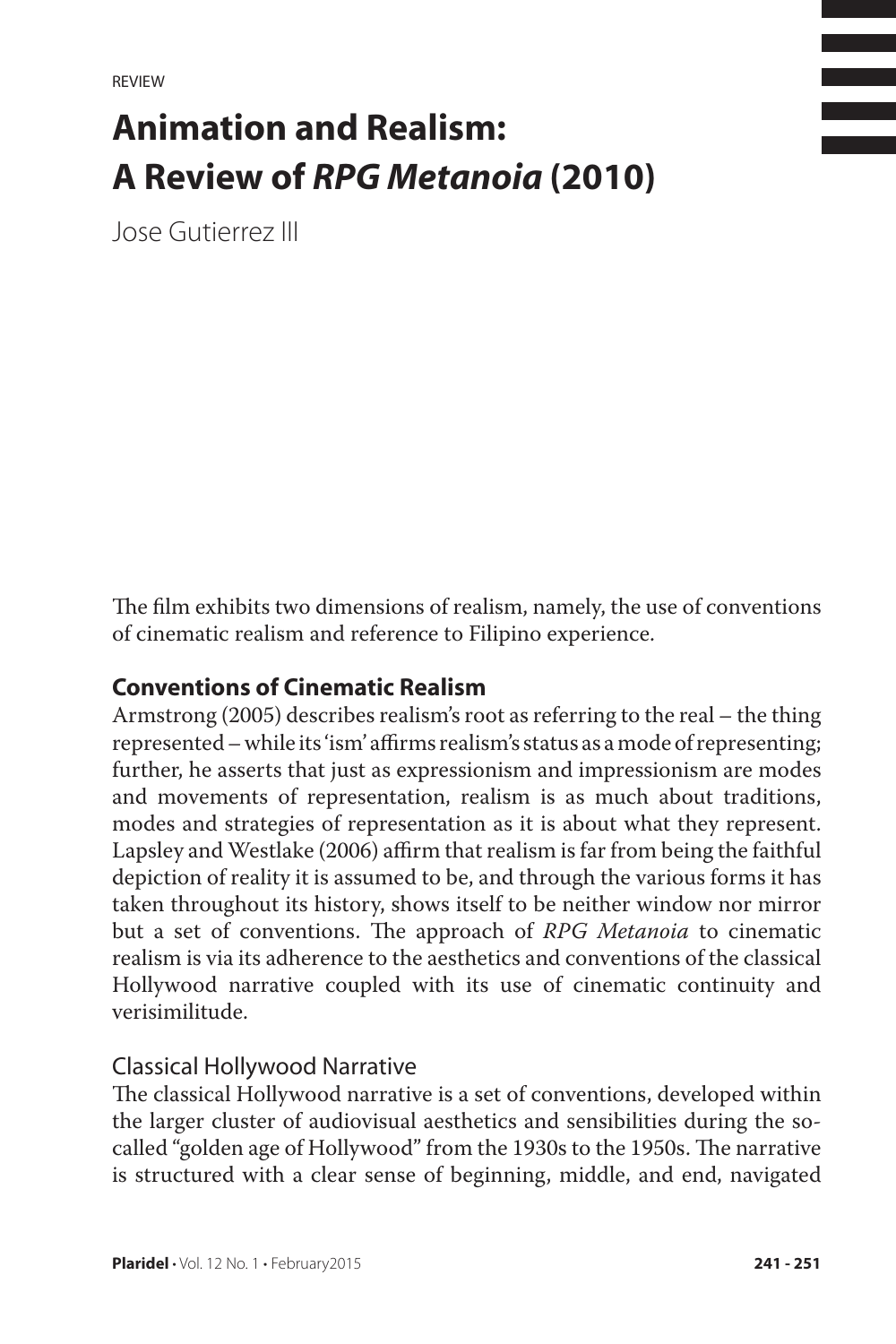from the point-of-view of the protagonist with clearly definable traits, is active, and very goal-oriented. The main plot is driven by psychological motivations that are fleshed out in terms of character decisions that translate to narrative turning points that—following a causally oriented chain of events—eventually lead to character development and end with a clear sense of closure or resolution. It is also characterized by the use of subplots that serve the needs of the main plot, for example, the love subplot in an action film that follows a revenge theme. The classical Hollywood narrative remains to be the dominant in contemporary cinema around the world.

*RPG Metanoia* follows the three-act structure of the classical Hollywood narrative, each segment roughly approximating the following: setup, confrontation, and resolution. The film narrative begins with the setup, that is, a boy, Nico, who lives with his mother in a middle-class neighborhood in Philippines, while his father is an overseas migrant worker in Dubai, United Arab Emirates. Nico has a group of friends—termed as *barkada* in Filipino, roughly translates to "clique"—with whom he spends a lot of time playing MMORPG (Massively-Multiplayer Online Role-Playing Game) in a local internet shop named "Bomb Shelter" during the summer break. The narrative structure moves to the first major plot point, the inciting incident, when a couple of older kids who had been tormenting the younger group in their hangout give the *barkada* a wager, that is, if Nico and the rest of the gang win the world-wide tournament of the MMORPG named "Metanoia," happening the next day (see Figure 1. Nico and his friends look at the Metanoia poster), the duo will stop bugging them; otherwise, the kids will be barred from playing at their hangout again. Nico and his team accept the challenge, thus, moving to the first turning point that concludes Act I (setup) and commences Act II (confrontation) where our protagonist deals with the narrative conflict ("self vs. others," the dramatic conflict, and "self vs. self," the character conflict) that sets the stage for character development.

True to form (i.e., of the classical Hollywood narrative structure), the film has two subplots. The first is between Nico and his parents—mother (major, physically present) and father (minor, virtually present)—while the second subplot is between Nico and his new friend, May. These two subplots serve to motivate the main character arc of the protagonist (Nico) who changes from a physically withdrawn boy (he takes refuge in his talent in online gaming to make up for his lack of aptitude in physical play or sports) in Act I to a more wholesome one—striking the balance in engagement between the physical and virtual—by the resolution, the end of Act III, of the movie. This links directly to the core theme of *RPG Metanoia*, that is, heroism that is motivated by love and achieved through a combination of values of selfreliance and teamwork.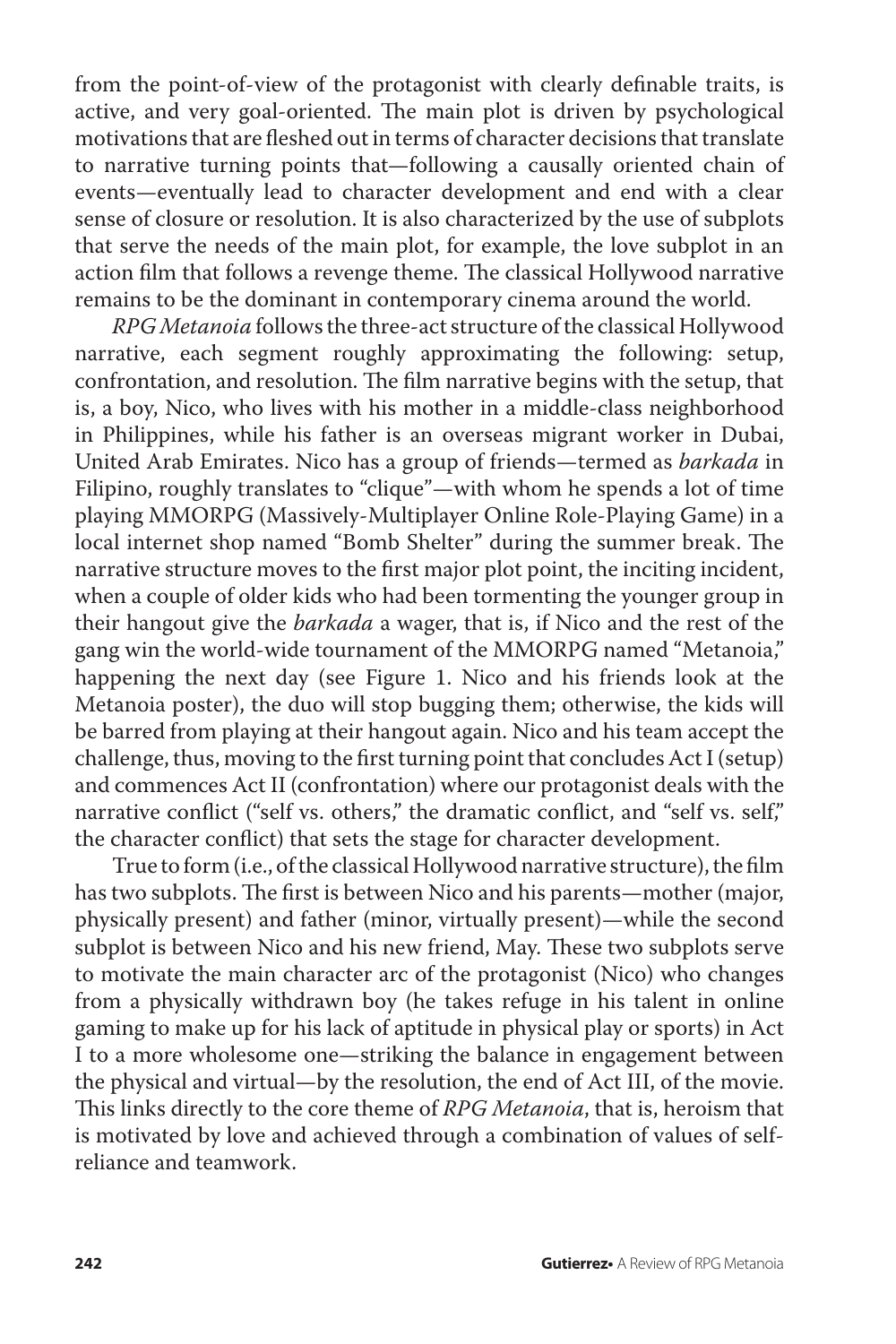

**Figure 1.** Nico and his friends study the poster that advertises the worldwide Metanoia championship. Screenshot time codes: 00:09:50 (top) and 00:09:51 (bottom).

Act II starts on the day of the Metanoia championship. A phone call wakes Nico up. His friends are looking for him, as the game is about to start. Right before leaving the house, he realizes that he promised his mom that he will join her for a game of badminton at the park—the night before, his mom told him that he should get out more and enjoy the sun during the summer break instead of playing games all day. Nico decides to run to the Bomb Shelter to play the crucial game with his friends. Nico's character flaw is revealed when, inside the game environment, his individualistic attempt at winning a crucial task—compromising the group's gameplay—fails, giving the team a bad start and providing a critical advantage to the enemy. One of Nico's friends tells him: "*Saan tayo maglalaro ngayon? Palibhasa kasi may computer kayo sa bahay*." [Where are we going to play now? Not all of us have our own computers at home, you know.] This isolates Nico from the other boys for a while; however, this provides an opportunity for him to connect with a new member of the clique, a sporty girl, May, whom he without his teammates—is surprised to encounter in Metanoia. May tries to encourage Nico to experience the "real" world more, in effect, in terms of the classical Hollywood narrative structure, spelling out the character arc of the protagonist: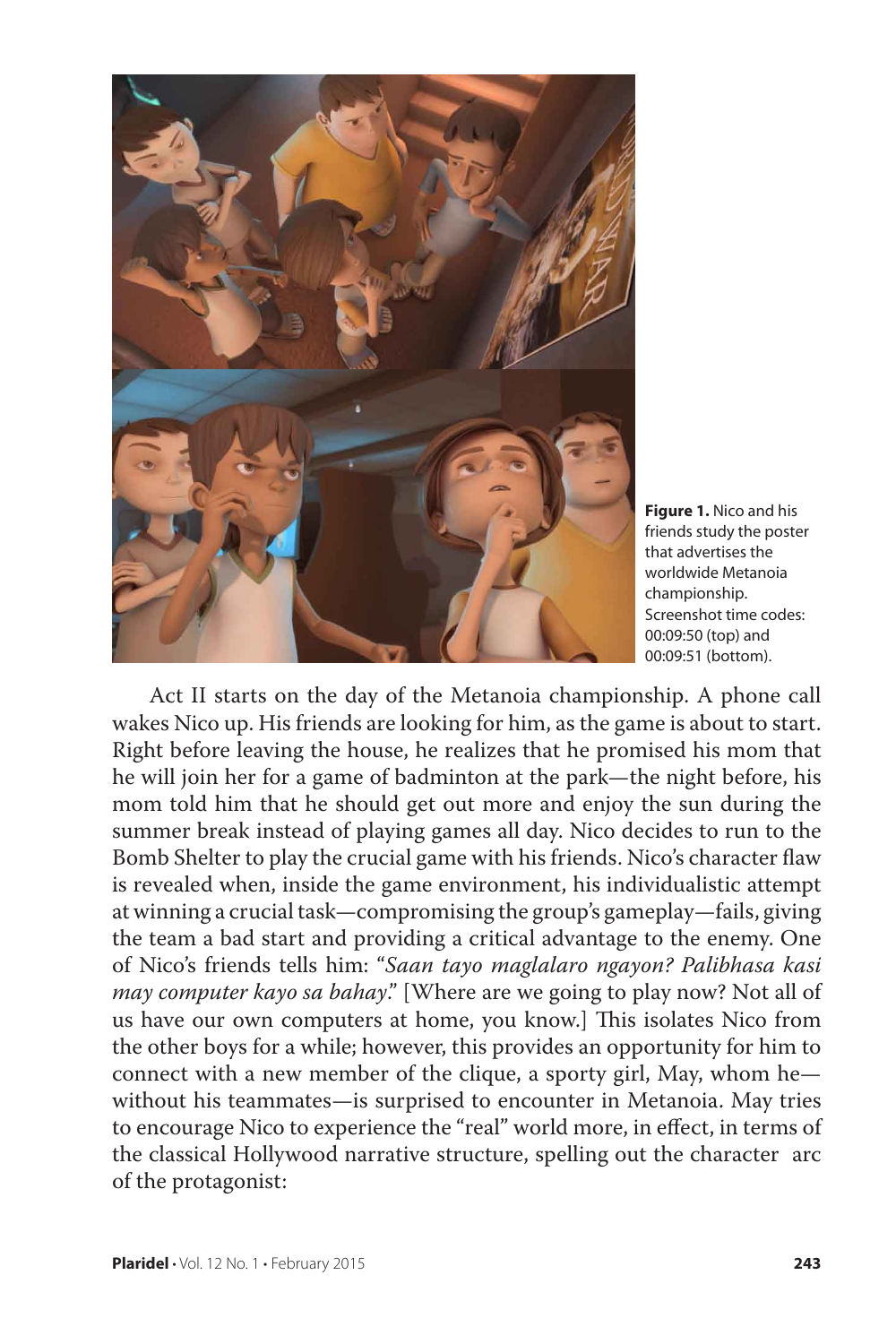

**Figure 2.** In Metanoia, May encourages Nico to experience the "real" world more. Screenshot time codes 00:41:10 (top) and 00:46:13 (bottom).

*Umalis ka kaya sa harap ng computer? Sumama ka sa amin maglaro bukas. Problema kasi, lahat ng experience mo, nandito lang sa game na 'to. Bigyan mo naman yung totoong Nico nang kaunti. Gusto mo bang ganyan ka na lang lagi, takot sa mundo?*

[Why don't you try logging out of the game? We're going to play on the streets tomorrow—you should join us. You know what's wrong with you? All your experiences come just from this game. Give something to the real Nico. Do you really want to be like this—afraid of the world?] (00:46:24- 00:46:40)

The Nico and May subplot reintegrates Nico to the *barkada.* Nico discovers that physical play is not so bad after all and that he actually enjoys it. This is the second turning point in the film and this propels the narrative's entry into Act III where, in the final battle, the climax (when the online game morphs into a virus that endangers the world and the group gains access to internet shop again in an attempt to fight the enemy) Nico's appreciation of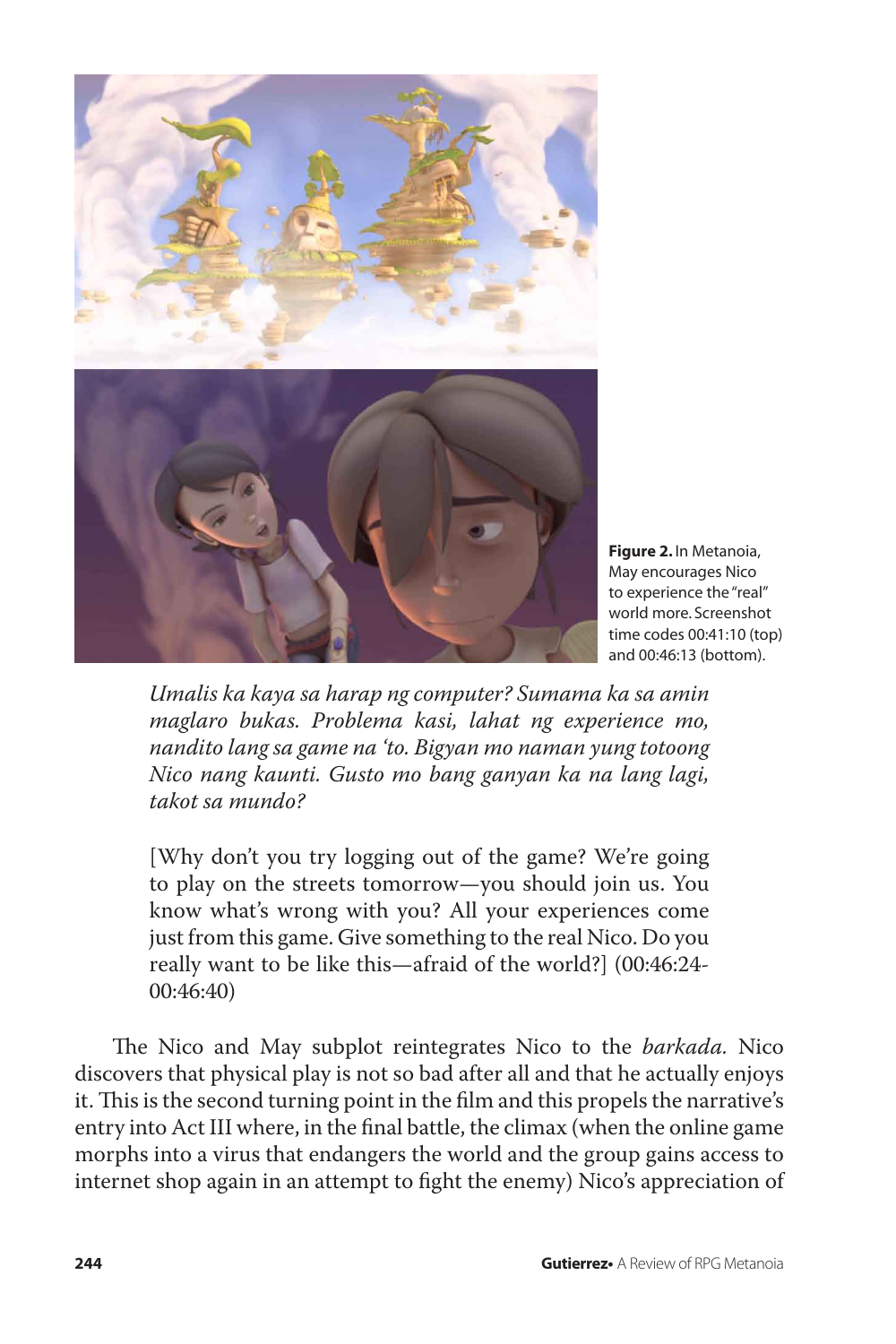teamwork, coupled with his developing notion of heroism, save the day by winning not just the wager but delivering the world from the machinations of a powerful enemy. This resolves the dramatic arc of this coming-ofage film. In terms of the character arc, Nico comes out a better person, with more insight into how the world works; thus, the classical Hollywood narrative ends, with all the spectatorial pleasures with which it comes.



**Figure 3.** Simulating 3-point lighting and following the 180 degree rule in the mother and son dinner scene. Screenshot time codes: 00:17:58 (top) and 00:18:02 (bottom).

# Cinematic Continuity and Verisimilitude

Wells' (1998) notion of the affinity of commercial animated films with realism as an aesthetic style and mode of representation—he observes that Disney uses techniques to come up with films that are "fundamentally *about* 'realism'" (p. 25), that is, connoting "reality" by constructing the contexts within the film diegesis and necessarily aspiring for verisimilitude. Produced by a mainstream film outfit in the Philippines, Star Cinema, *RPG Metanoia* pursues a similar path.

Cinematic continuity in this film is expressed in its use of conventions of cinematography (lighting and camerawork) and continuity editing, which are both salient features of classical Hollywood cinema aesthetics. In the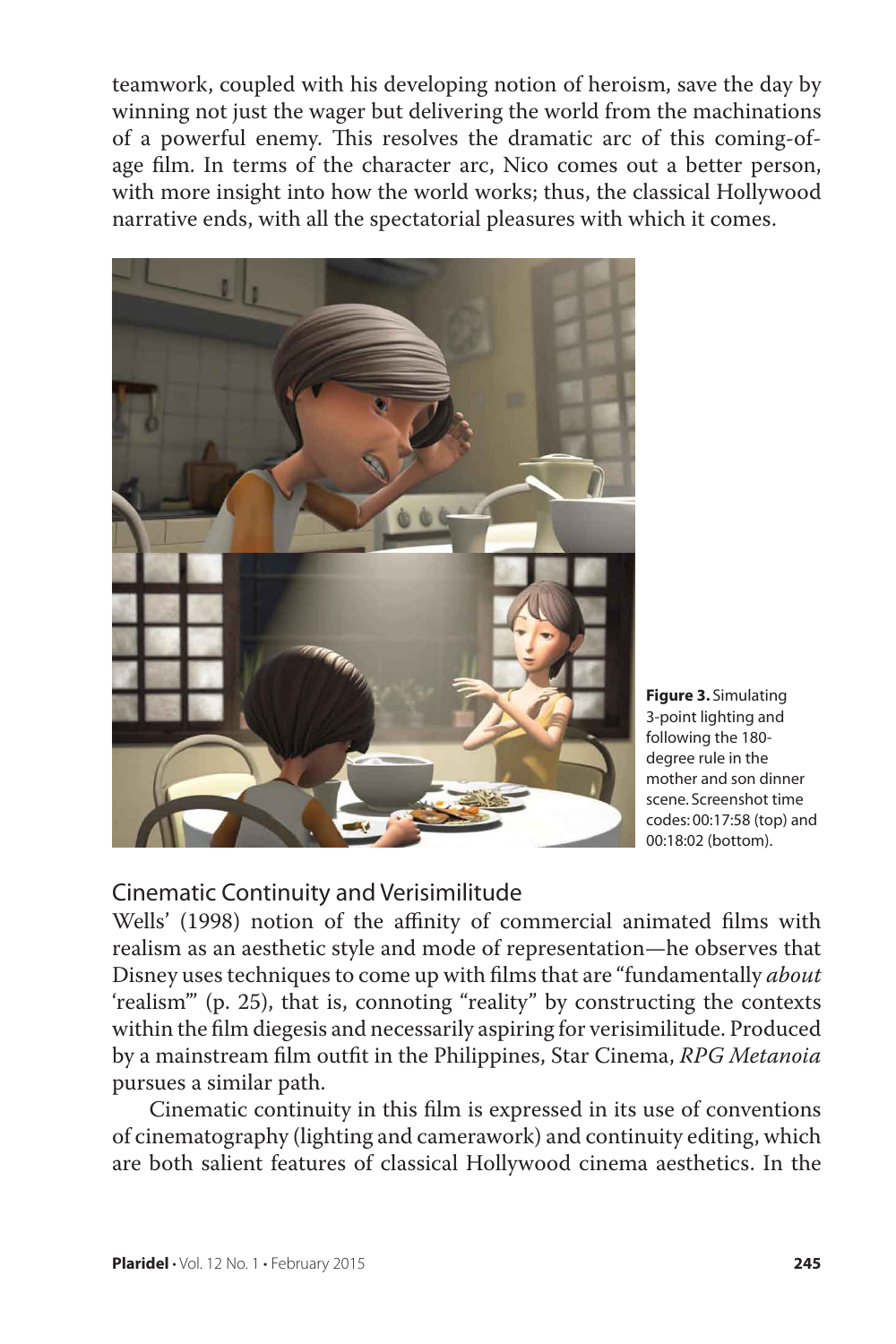dinner scene involving Nico and his mother, the conventional practice of 3-point lighting—a major feature of cinematography in classical Hollywood cinema—is used (see Figure 3). Observe how the scene simulates a live action lighting: the main source of light, the key light, is the lamp that hangs above the table; the light rays that bounce off the surface of the walls of the house comprise the fill light (eliminates strong shadows) and the backlight (ensures that the subjects—the people—do not seem to flat on the background). Coupled with the simulation of selective focus, all the said conventions add to the psychological realism of the characters, which is another feature of classical Hollywood cinema. The simulation of live-action camerawork and editing is also seen in Figure 1 wherein the successive top and bottom frames follow the rules on cutting two successive shots in continuity editing and Figure 3 wherein the coverage of the conversation between the two characters follow the cinematographic rule on the lineof-axis (180-degree rule). The film's affinity towards verisimilitude is seen in Figure 4, where the coin at the top frame realistically resembles an actual five-peso Philippine coin and the design of the merchandise at the bottom frame resemble actual products currently sold in the market. Cinematic verisimilitude is also pursued by the auditory aspect of the film. The sound



**Figure 4.** Cinematic verisimilitude in the 5-peso coin (top) and the merchandise sold in the *sari-sari* (Filipino, means "variety store") (bottom). Time codes: 00:39:33 (top) and 00:48:20 (bottom).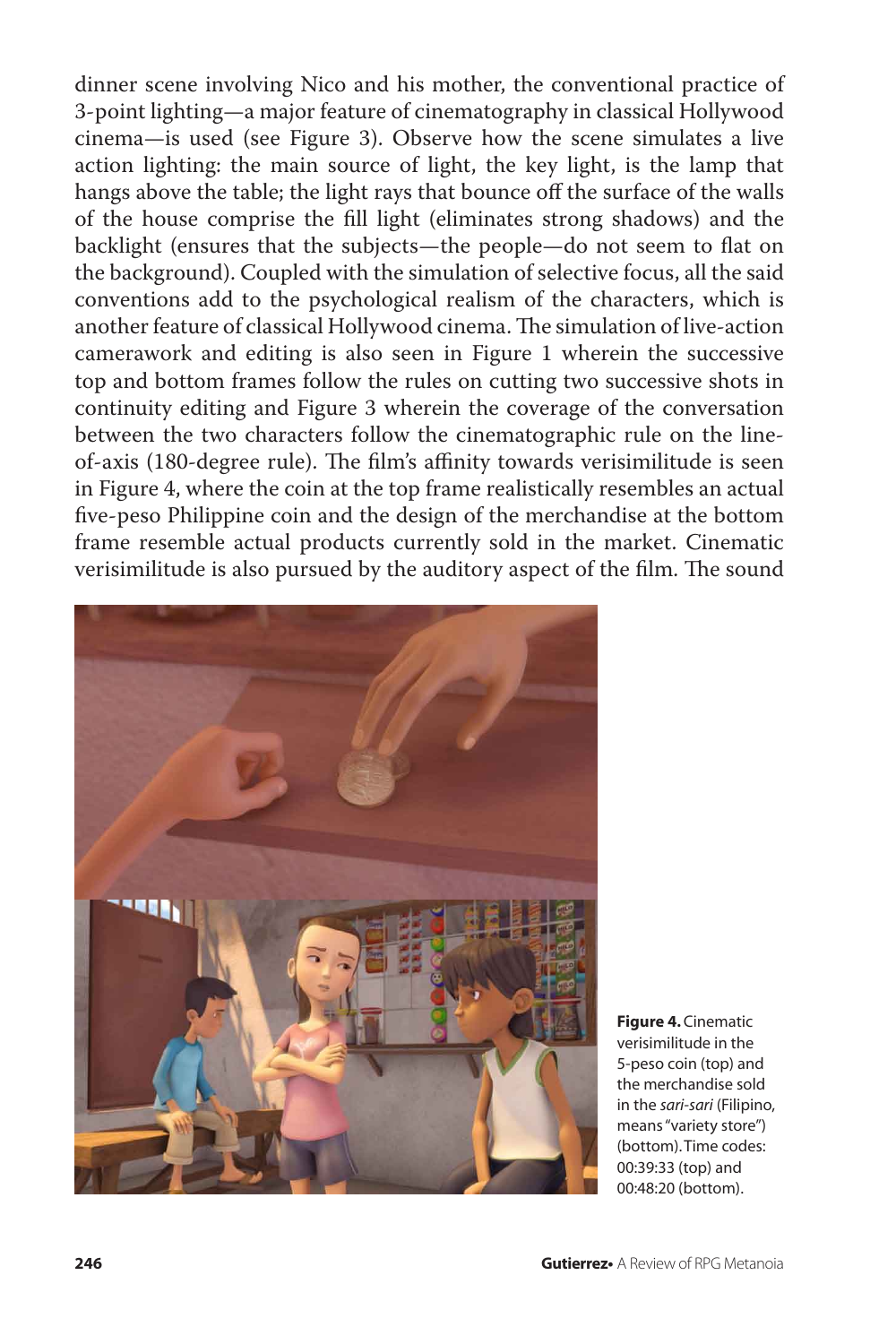of dogs barking and local vehicles from the street are mixed in the aural landscape of the movie.

## **Reference to Filipino Experience**

*RPG Metanoia* dramatizes and visualizes two threads from Filipino experience: growing up in a single-parent household because the other parent is an overseas migrant worker; and the dynamics between contemporary Filipino youth vis-à-vis technology.

#### Overseas Migrant Work and the Filipino Child

The Philippines, the world's twelfth most populous country, has an additional 12 percent of Filipinos living overseas, and that the story of Filipino global migration is twofold: that of overseas Filipino workers (OFWs) and that of Filipino emigrants (Gutierrez, 2013). The article continues:

> The Commission on Filipinos Overseas (CFO) data as of December 2009 reported that out of the 8,579,378 Filipinos overseas at that time, each of the two categories  $-$  (1) overseas workers or employees who were expected to return to the Philippines at the end of their work contracts, and (2) Filipino immigrants or legal permanent residents in other countries – accounted for around half of the total number. Of the total number of migrant workers in 2009, around 59 percent were in the Middle East (particularly Saudi Arabia, United Arab Emirates, Qatar, Kuwait, and Bahrain), 14 percent in neighboring Asian countries (especially Hong Kong, Singapore, and Taiwan)  $\dots$  (p. 1)

The opening sequence of the film shows Nico's routine during the summer break. He wakes up, eats alone (see Figure 5, top frame—his mom is probably at work—does his chores, and goes to the internet shop. Young Filipinos like Nico are expected to be independent. The film shows how child-rearing is done in the context of a single-parent household because the other parent is abroad, working for the family. Nico's mother is quite strict—and she has a tendency to nag his son with her *pangaral* (life lessons, especially from parents), etc.—but the film poignantly shows the tender aspect of her love for Nico. The film also shows how Nico's father still contributes significantly to raising his son, that is, besides the financial aspect; Figure 5, bottom frame, shows a common ritual for overseas migrant workers and their children. This animated film portrays this contemporary social reality for many Filipinos. On a larger scale, a link between the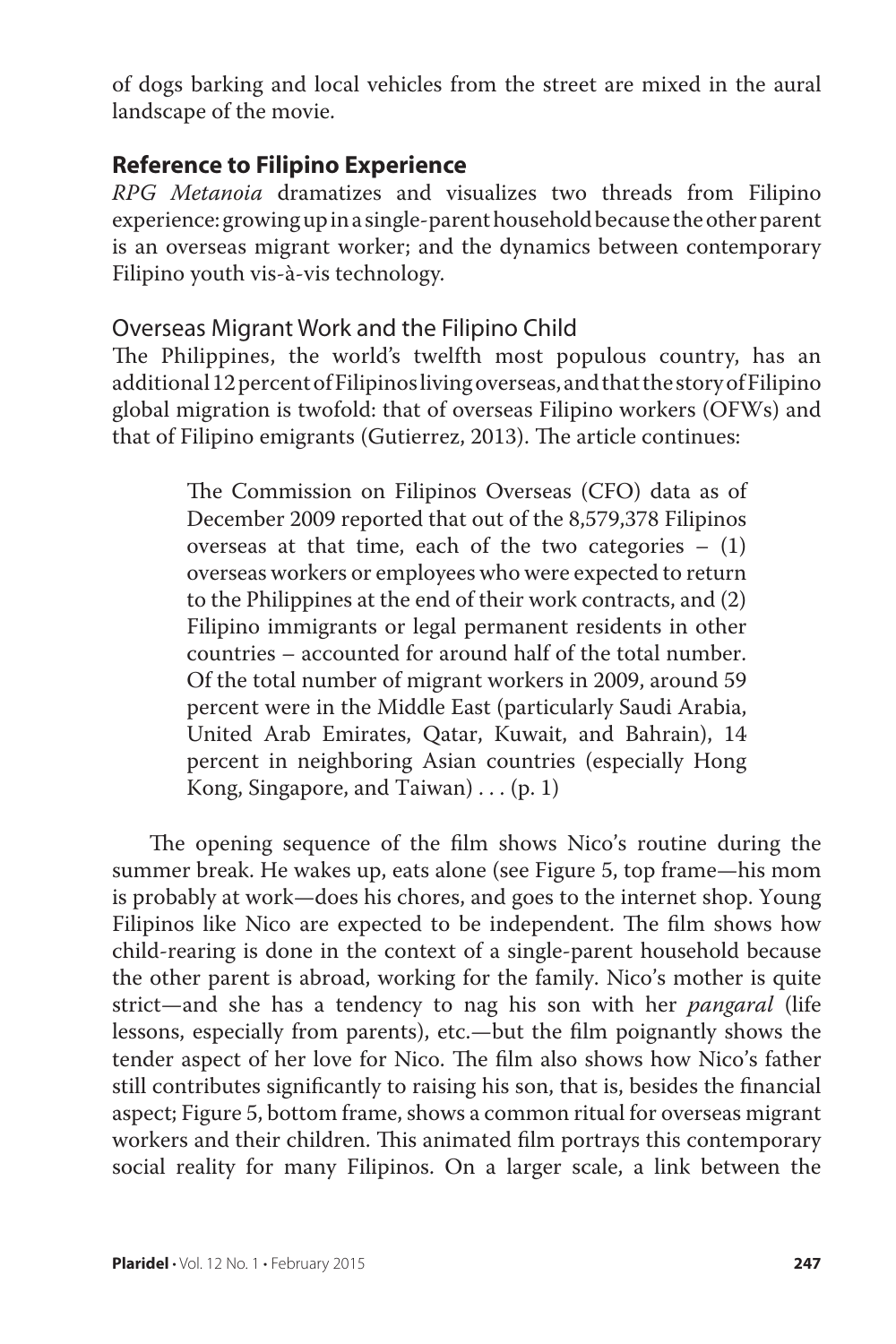

**Figure 5.** Top: At home, Nico eats breakfast alone. The note reads: "*Hugasan mo yung pinggan*." [Wash the dishes.] Bottom: Nico communicates with his Dad, an overseas migrant worker, via online video streaming. Screenshot time codes: 00:07:08 (top) and 00:15:29 (bottom).

development of Philippine animation and Philippine society has been noted by Tolentino (2001), "Philippine animation can be read as analogous to the modernization of the nation-state, nation-being and its citizenry" (p. 167).

We see that Nico very easily opens up to his dad as they share stories, while, at the first quarter of the film, he does not open up as much to his mom. One of the narrative arcs of the film is Nico's gradual opening up to his mom, as she fosters his holistic development, as described in an earlier section. Two-thirds into the film, we have a scene wherein one afternoon, Nico makes a peanut butter sandwich and gives it to his mom while she is budgeting. In addition, the film shows two conversations between husband and wife, also via webcam; here, we see how couples like them maintain a sense of normalcy in their relationship as husband and wife and parents raising their child. Towards the end of the narrative, another conversation between mother and son – about heroism – articulates a major statement made by the film. Nico's mom tells him that a real hero does what is right for his loved ones, no matter what, and that one an example of a hero is his dad. At the climax of the film, during a critical time inside Metanoia, his father emerges, saves Nico and his friends from danger; thus, allowing them to continue and win their fight.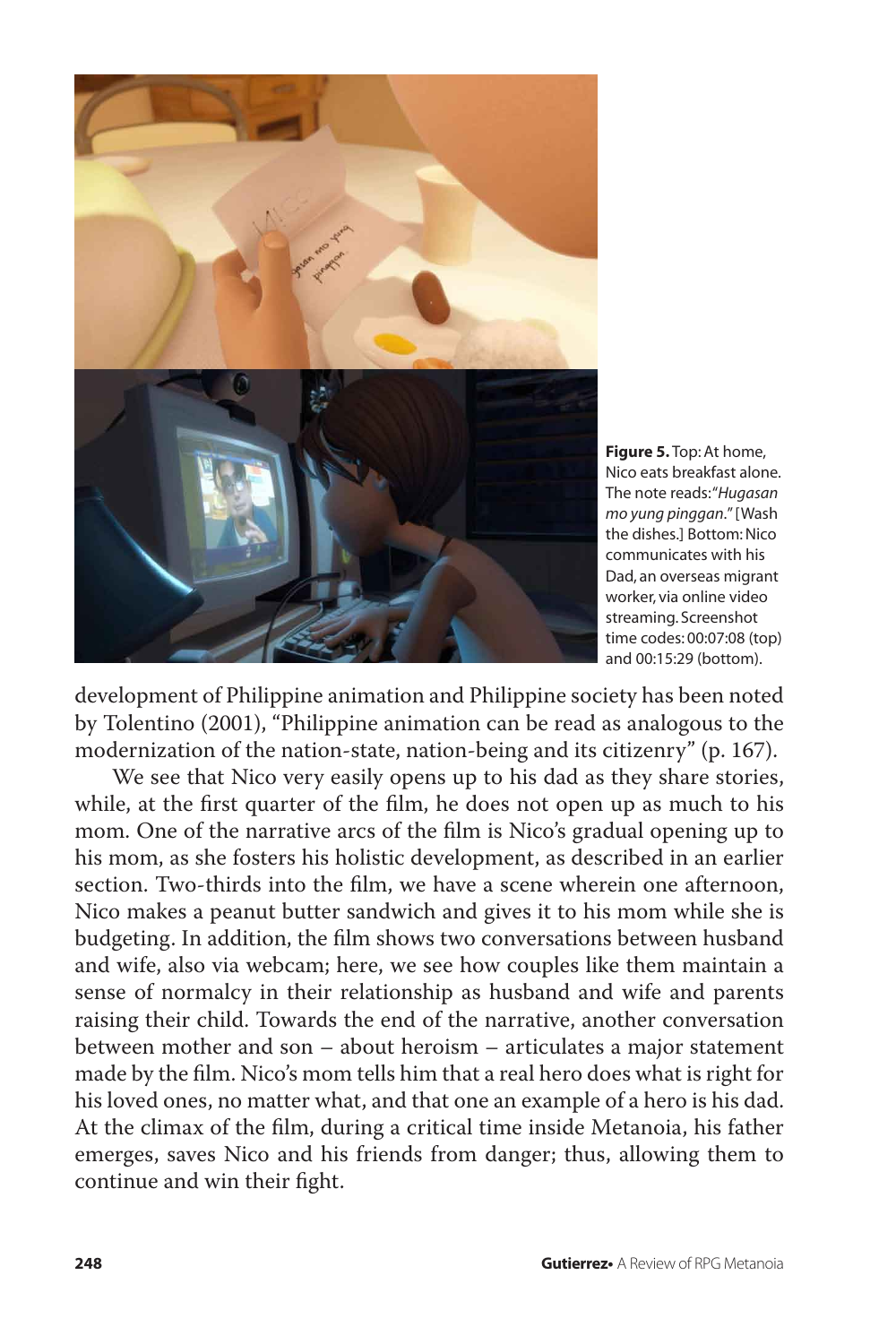

**Figure 6.** Nico and his friends playing online in Metanoia (top) and *patintero* on the street (bottom). Screenshot time codes: 01:14:57 (top) and 00:50:18 (bottom).

#### Technology, Culture, and the Filipino Youth

The phenomenon of the youth being drawn to playing online at the expense of actually having physical play and socialization is observed around the world. The film follows this theme but specifically fleshes it out in the context of contemporary Philippines, wherein the dynamic concept of Filipino cultural identity is continuously defined amidst an increasingly transnational world. The narrative highlights the importance of physical play and socialization among contemporary youth by translating its benefits to an enhanced sense of teamwork in the Metanoia championship. In the street games montage, various traditional Filipino games such as *tumbang preso, jolen, piko*, *taguan, shato*, *sipa,* and *patintero* (Figure 6, bottom frame shows the group playing this game) are featured. When they play online, elements of traditional Filipino culture are also seen. One example is the design of costumes of their avatars. Figure 6, top frame, shows Nico's friend, Bryan—at the foreground—wearing the traditional Filipino attire, *barong tagalog*, as Figure 2, bottom frame, shows May wearing a modern and youthful version of the traditional *terno*.

Settings from various servers in Metanoia (e.g., Korean, Japanese, and Scandinavian) are shown and counterpointed with two virtual locations from the Philippine server: "The Islands of Peace" (Figure 2, top frame), which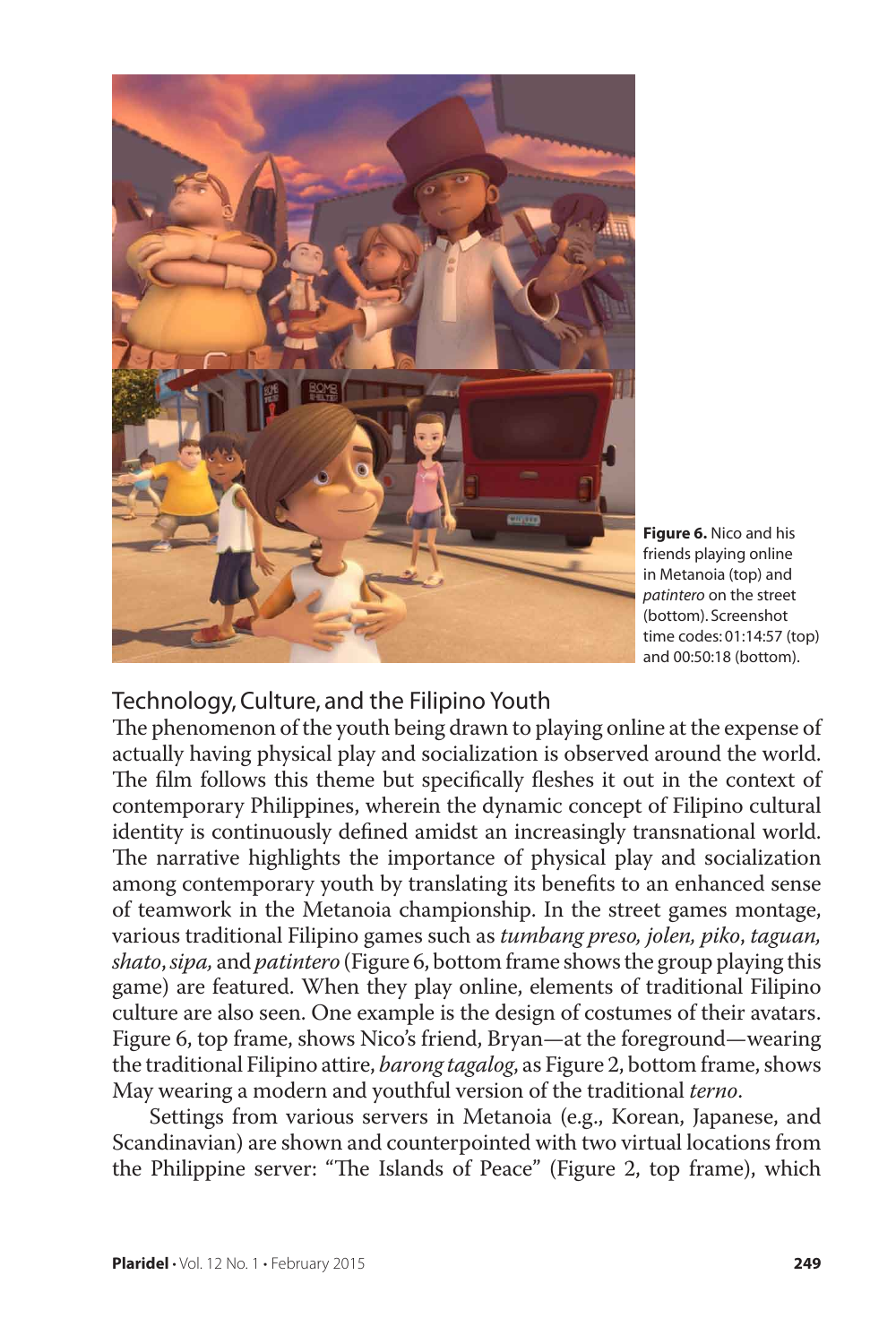highlights the archipelago-paradise character of the country and "Metanoia Mejoria Grande" (Figure 7, top frame), which draws from images from Spanish colonial-era Philippines. In Mejoria Grande, elements of Filipino culture are prominently placed; for example, there is an establishment with the signboard, *hilot*, the traditional Filipino massage. In addition, one of Nico's friends uses an *arnis* (a traditional Filipino martial arts) weapon and refers to *anting-anting*, a traditional concept of a supernatural amulet that makes the wearer invulnerable to harm.



**Figure 7.** Top: "Metanoia Mejoria Grande" form the Philippine server, the site of the final battle; Bottom: Newspaper clipping about Nico and his friends saving the world. Screenshot time codes: 00:24:35 (top) and 01:36:36 (bottom).

In conclusion, *RPG Metanoia's* approach to cinematic realism is via its adherence to the aesthetics of the classical Hollywood narrative coupled with its use of cinematic continuity and verisimilitude. It animates two threads from Filipino experience: growing up in a single-parent household because the other parent is an overseas migrant worker; and the dynamics between contemporary Filipino youth vis-à-vis technology. Finally, the film reveals an overarching tendency towards fleshing out Filipino cultural identity amidst an increasingly transnational world.